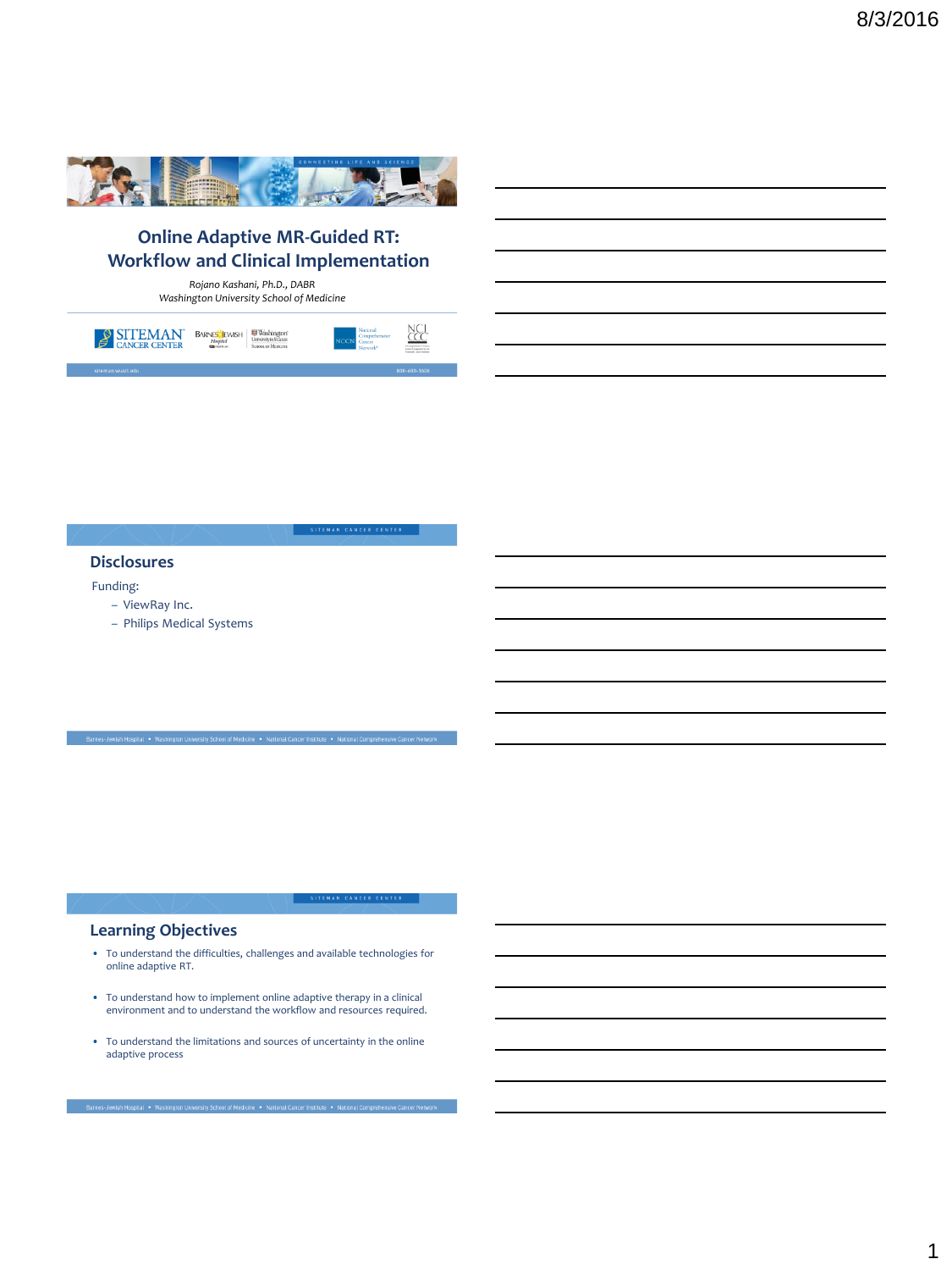### **Rationale for adaptive radiotherapy**

- Anatomical changes
	- Tumor response
	- Change in normal anatomy
	- Weight gain / loss

-<br>Barnes-Jewish Hospital • Washington

- Systematic changes in patient setup and positioning relative to initial simulation
- Inter-fraction variations in shape / size of the target (bladder, cervix, … )
- Variations in position and proximity of OARs relative to the target



## **Plan adaptation strategies**

- Treatment adaptation strategies and the tools required depend on what type of anatomical change we want to correct for
	- Weight change (offline)
	- Tumor response (offline)
	- Variation in shape / size (online)
	- Variation in OAR proximity to target (online)







es-Jewish Hospital • Washington University School of Medicine • National Cancer Institute •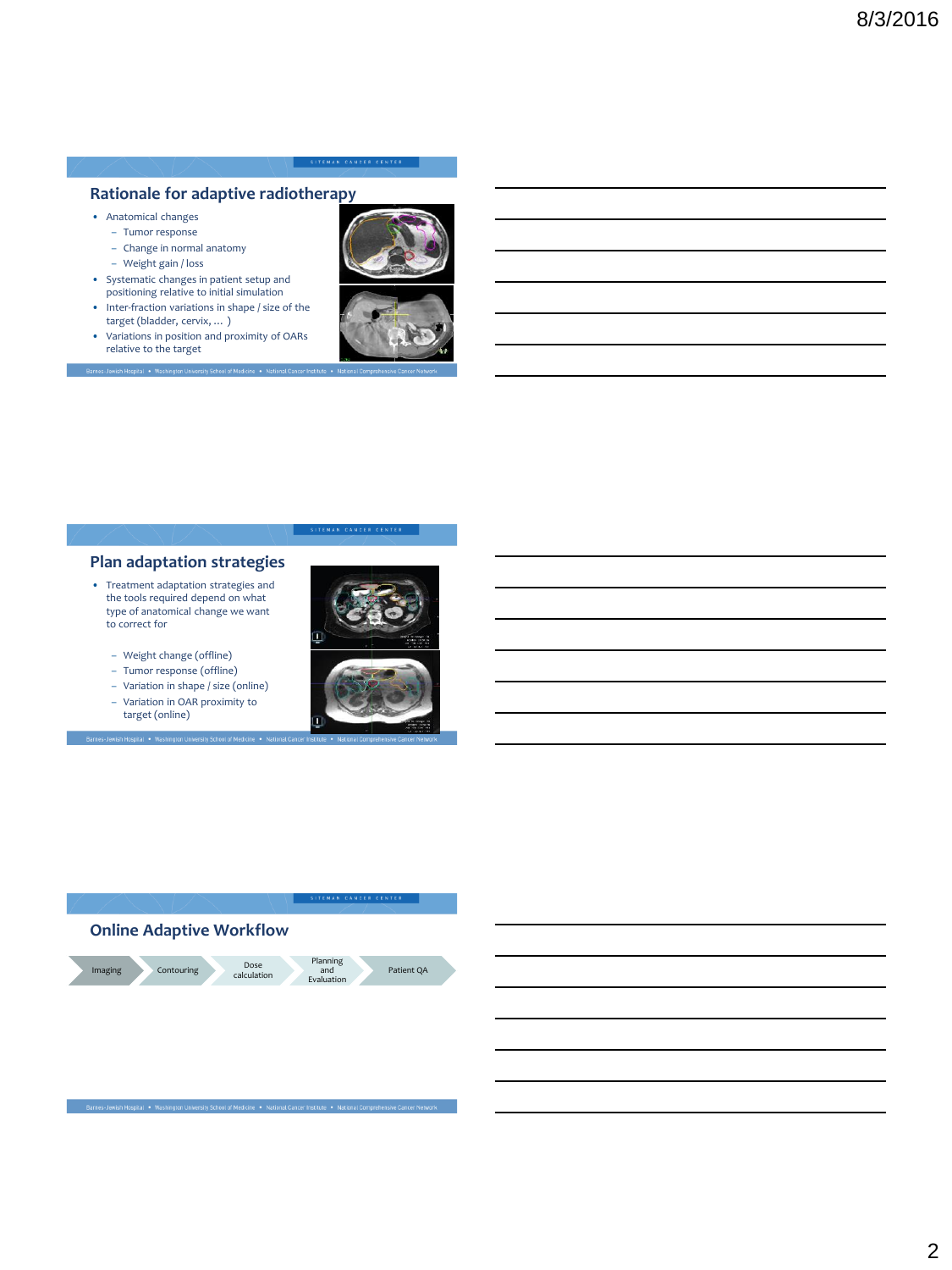| Patient QA |
|------------|
|            |
|            |
|            |
|            |
|            |
|            |
|            |

SITEMAN CANCER CENTER

# **Volumetric imaging for plan adaptation**

- In-room CT, MR, CBCT
- Soft-tissue contrast for delineation of OARs and in some cases the target



## **Volumetric imaging for plan adaptation**

- Large field of view
	- Encompass all regions where contouring is required
	- Allow for inclusion of patient's external surface for dose calculation

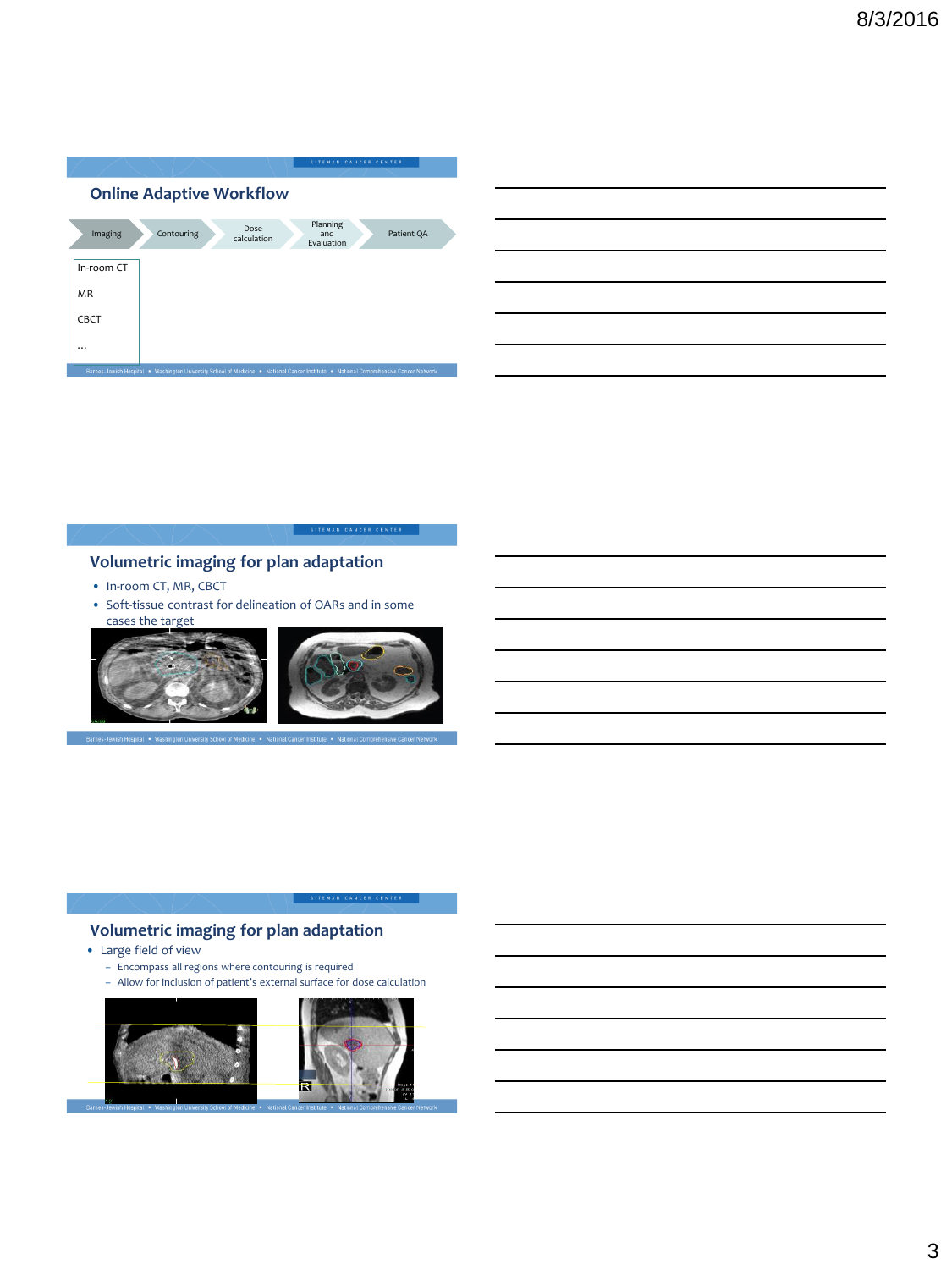|                                 | SITEMAN CANCER CENTER                                                                                                                 |  |  |  |  |  |  |
|---------------------------------|---------------------------------------------------------------------------------------------------------------------------------------|--|--|--|--|--|--|
| <b>Online Adaptive Workflow</b> |                                                                                                                                       |  |  |  |  |  |  |
| Imaging                         | Planning<br>Dose<br>Contouring<br>Patient QA<br>and<br>calculation<br>Evaluation                                                      |  |  |  |  |  |  |
| In-room CT                      | Fully manual                                                                                                                          |  |  |  |  |  |  |
| <b>MR</b>                       | Registration                                                                                                                          |  |  |  |  |  |  |
| <b>CBCT</b><br>                 | Auto-<br>segmentation                                                                                                                 |  |  |  |  |  |  |
|                                 | Barnes-Jewish Hospital . Washington University School of Medicine . National Cancer Institute . National Comprehensive Cancer Network |  |  |  |  |  |  |

## **Contouring for online adaptation**

- Planning image (CT / MR) are registered to the daily image after initial localization to the target
	- Rigid deformable
	-
	- Atlas based auto-segmentation
- Uncertainties in automatically generated contours
	- No deformable registration is perfect
	- Manually edit the contours if needed Does not fix the deformation vector field

larnes-Jewish Hospital • Washington University School of Med



SITEMAN CANCER CENTER

## **Online Adaptive Workflow**



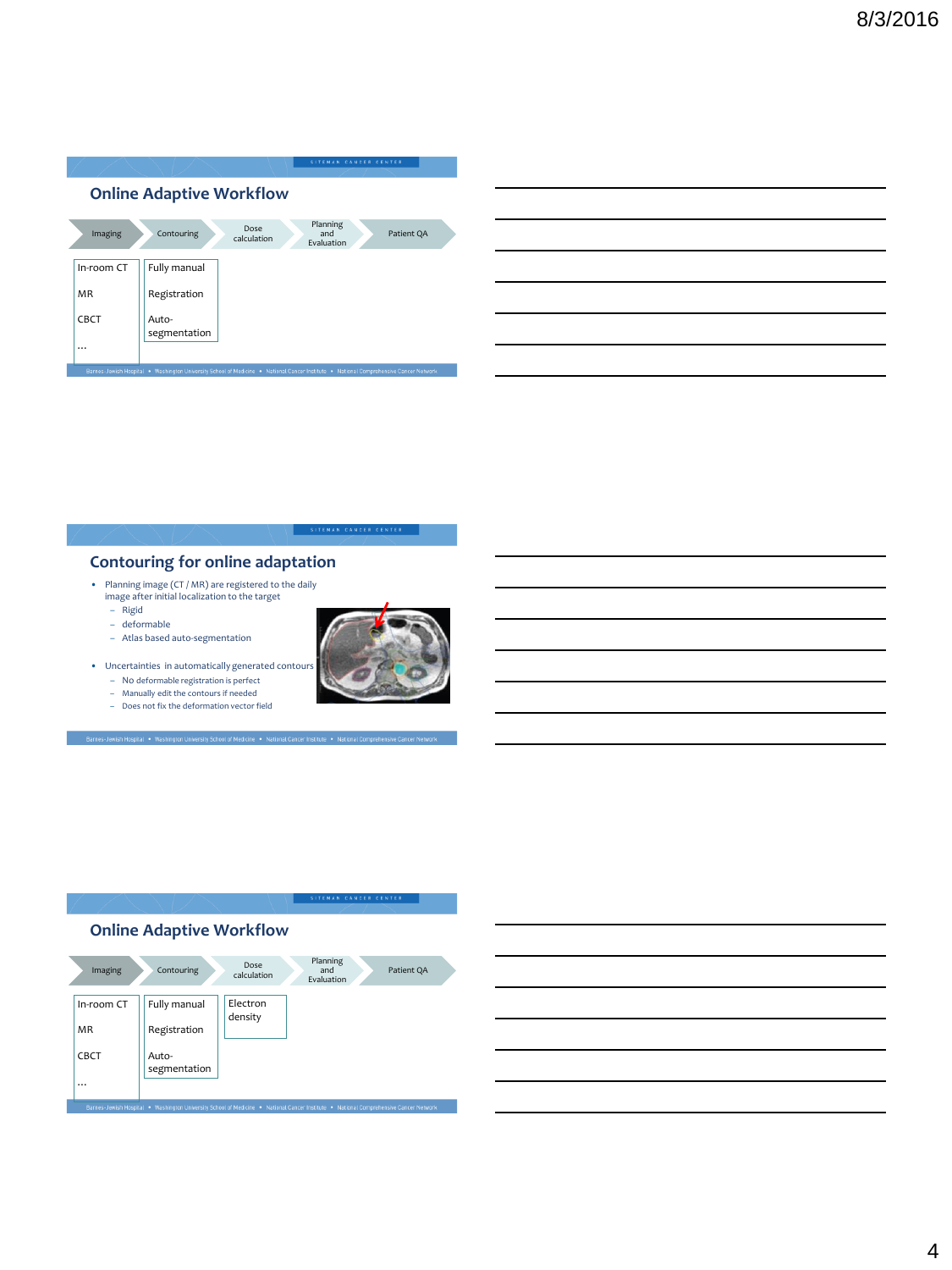## **Electron density map for dose calculation**

- In-room CT
- CBCT Some corrections needed
- MR Transfer from original plan
- The errors in deformation will propagate to the electron density map – Manually correct the errors



SITEMAN CANCER CENTER

## **Online Adaptive Workflow**

| Imaging    | Contouring   | Dose<br>calculation | Planning<br>and<br>Evaluation | Patient QA |
|------------|--------------|---------------------|-------------------------------|------------|
| In-room CT | Fully manual | Electron<br>density | Full<br>reoptimization        |            |
| <b>MR</b>  | Registration |                     |                               |            |
| CBCT       | Auto-        |                     | Adjusting the<br>aperture     |            |
|            | segmentation |                     | Plan library                  |            |
|            |              |                     |                               |            |



## **Dose prediction**

- DVHs can be evaluated for the new contours
- Prescription templates highlight dose objectives that are violated

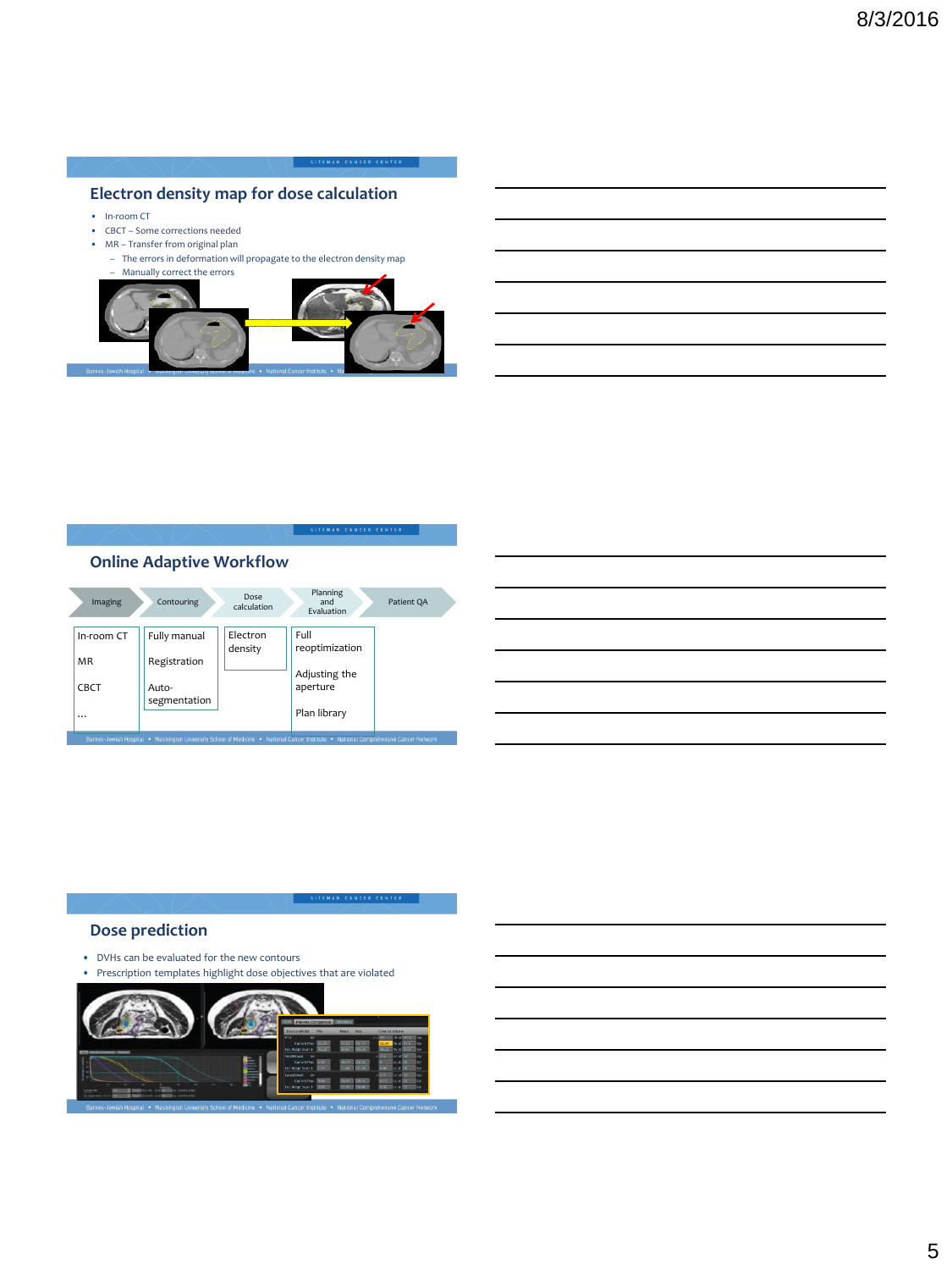### **Plan Re-optimization**

- Reoptimization with same beam angles and original set of optimization objectives
	- Preserving the beam angles of the original plan can simplify QA
	- Robustness of the original set of objectives is important



SITEMAN CANCER CENTER

### **Plan Re-optimization**

- Plan normalization Normalize to cc or % of any structure
- Planning tools should be accessible in case modifications to the objectives are needed.



### **Plan Evaluation and QA**

- Final plan is evaluated and approved by the physician
- Export for QA Images, structure set, RED, dose, and beam parameters

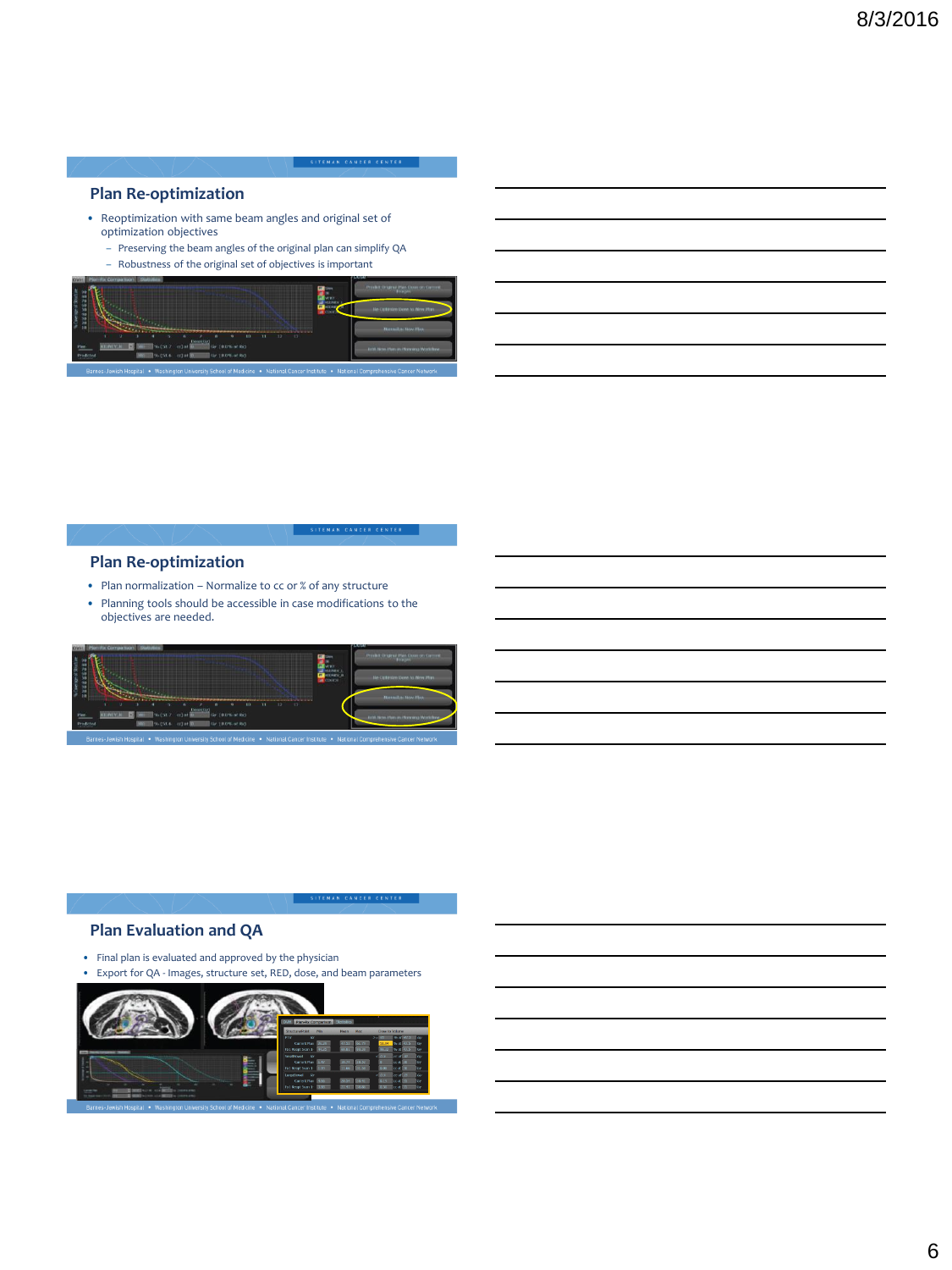| <b>Online Adaptive Workflow</b> |                       |                     |                               |                          |  |  |  |
|---------------------------------|-----------------------|---------------------|-------------------------------|--------------------------|--|--|--|
| Imaging                         | Contouring            | Dose<br>calculation | Planning<br>and<br>Evaluation | Patient QA               |  |  |  |
| In-room CT                      | Fully manual          | Electron<br>density | Full<br>reoptimization        | Measurement              |  |  |  |
| <b>MR</b>                       | Registration          |                     | Adjusting the                 | Secondary<br>calculation |  |  |  |
| <b>CBCT</b>                     | Auto-<br>segmentation |                     | aperture                      |                          |  |  |  |
|                                 |                       |                     | Plan library                  |                          |  |  |  |

## **Patient QA**

- Primary limitation in proceeding to treatment is QA
	- We cannot take the patient off the table to do phantom

 $\begin{array}{l} \vspace{-0.2cm} \textbf{The a SUSL POMC} \textbf{The BUSL POMC} \textbf{The BUSL POMC} \textbf{The BUSL POMC} \textbf{The BUSL POMC} \textbf{The BUSL POMC} \textbf{The BUSL POMC} \textbf{The BUSL POMC} \textbf{The BUSL POMC} \textbf{The BUSL POMC} \textbf{The BUSL POMC} \textbf{The BUSL POMC} \textbf{The BUSL POMC} \textbf{The BUSL POMC} \textbf{The BUSL POMC} \textbf{The BUSL POMC} \textbf{The BUSL POMC$ 

## **Is patient specific phantom measurement necessary?**

-<br>Barnes-Jewish Hospital • Washington University School of Medicine • National Cancer Institute • National Com

Argument against measurement

- Measurement inaccuracies
- Insensitivity of the QA devices
- Measurements cannot separate the source of the error
- Argument for measurement

SITEMAN CANCER CENTER

- Measurement is the only way to test deliverability of the plan
- Measurement can save us from catastrophic errors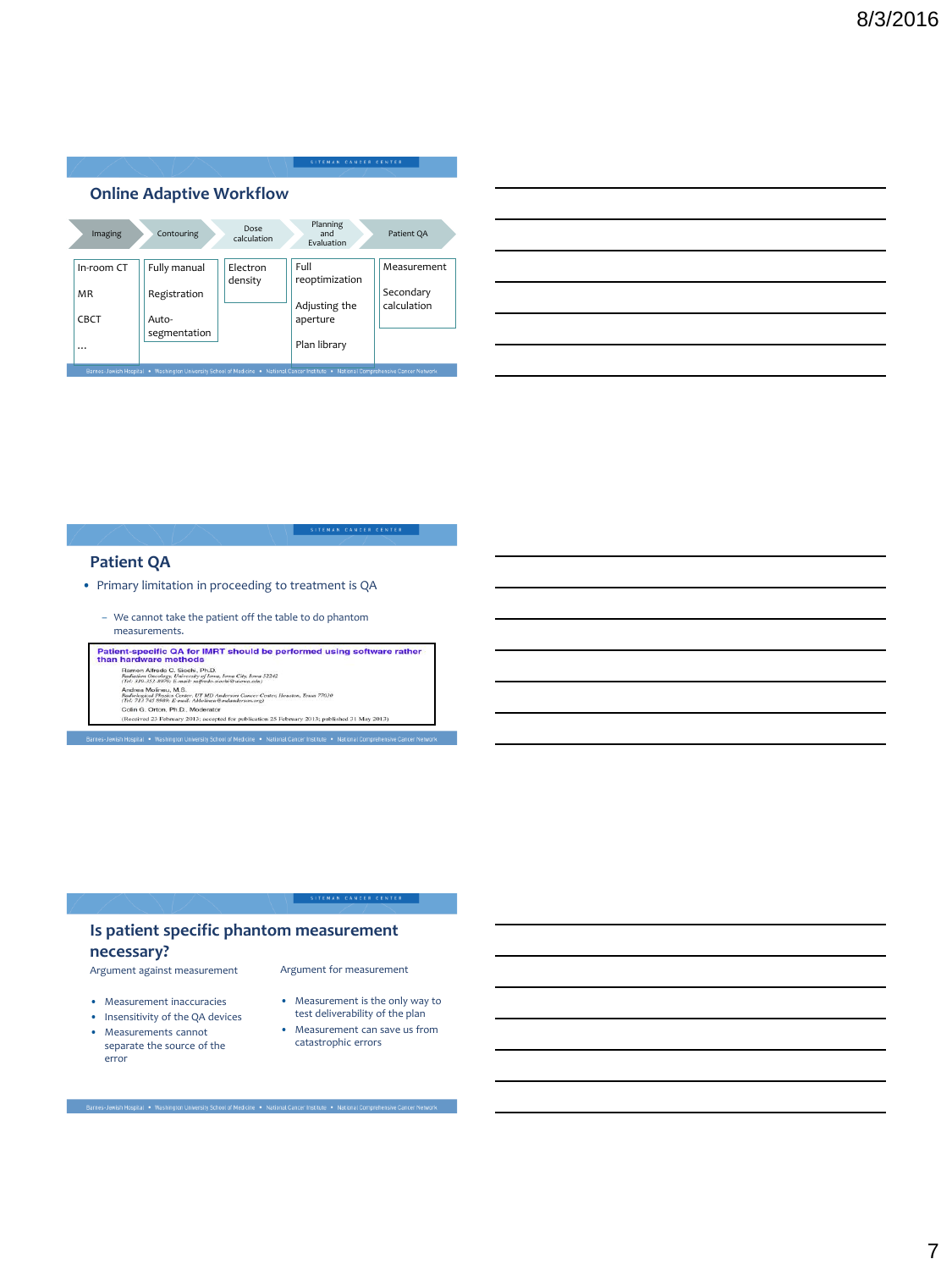## **Independent plan evaluation prior to delivery**

- Independent Monte Carlo dose calculation
- Plan consistency check: – Gantry angles ViewRay Plan Check  $_{\rm Edd}$ – Number of segments  $t by D...$  Sele – Beam on times – Fluence calculation – Structure volumes  $n \mid \infty$ • Contour QA (in progress) – Boolean operations – Margin expansions Barnes-Jewish Hospital . Washing

## **Independent plan evaluation prior to delivery**

– 3D gamma calculation over the full volume with 3%, 3 mm criteria





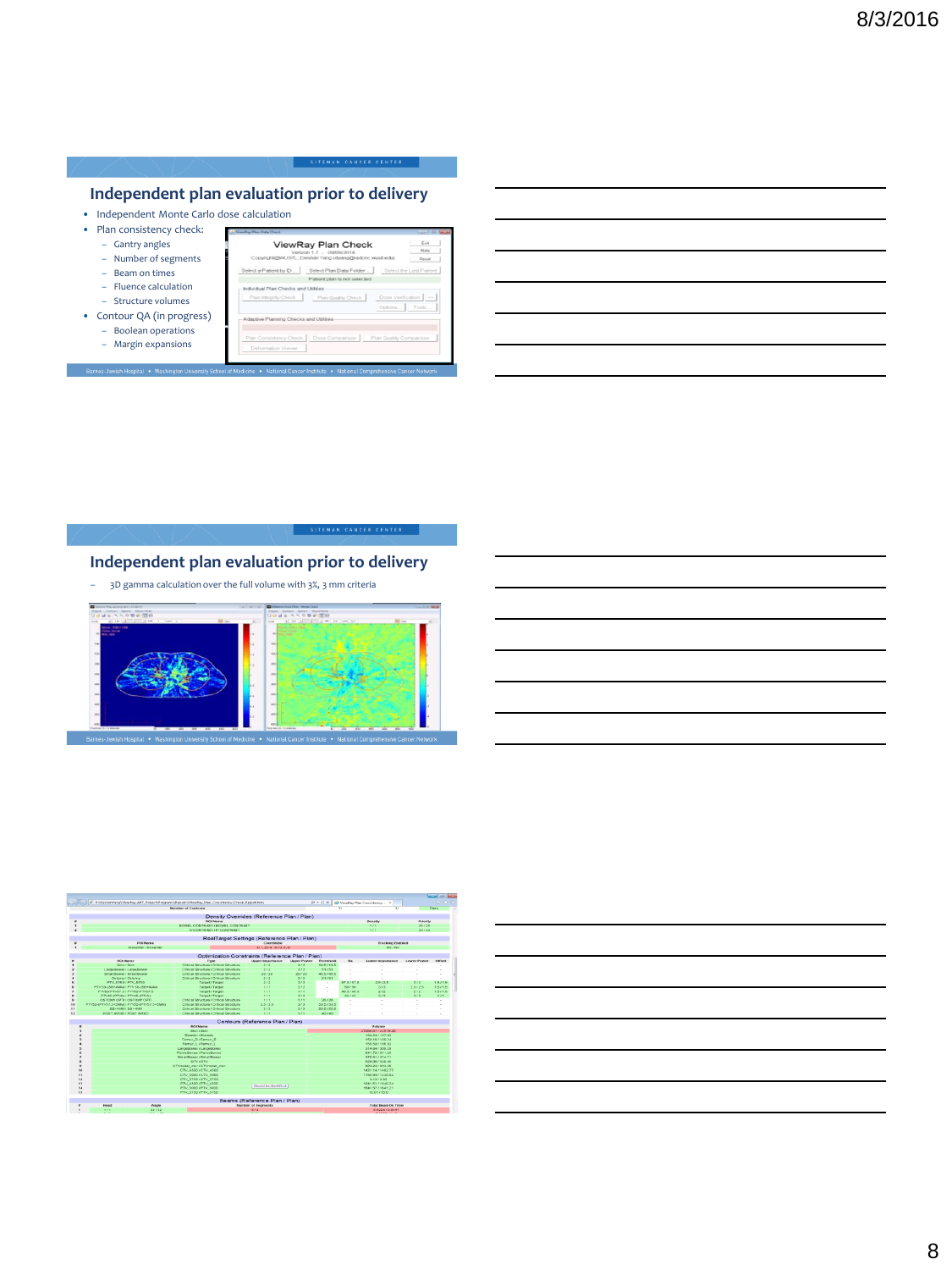|                          | Beams (Reference Plan / Plan)                          |                       |          |                          |  |
|--------------------------|--------------------------------------------------------|-----------------------|----------|--------------------------|--|
| <b>Total BeamOn Time</b> | Number of Segments                                     |                       | Angle    | Head                     |  |
| 5 8224 / 2 8197          | 0.74                                                   |                       | 32/32    | 188                      |  |
| 7.025773.45              | 8.76                                                   |                       | 1527152  | 2/2                      |  |
| 7.2672 / 6.5036          | 717                                                    |                       | 272/272  | 3/3                      |  |
| 4.885372.3364            | 775                                                    |                       | 42740    | 2.62                     |  |
| 9.495273.9147            | 9.77                                                   |                       | 1697560  | 212                      |  |
| 7.100/7.0467             | 717                                                    |                       | 2037260  | 313                      |  |
| 5.2627 / 3.174           | 7/5                                                    |                       | 55/55    | 5.75                     |  |
| 10.456 (4.9302)          | 70/5                                                   |                       | 176-/176 | 212                      |  |
| 7.2285.74.603            | 0.745                                                  |                       | 205/205  | 3/3                      |  |
| 5.46572.7142             | 775                                                    |                       | 64764    | 7.77                     |  |
| 10.206 / 7.8638          | 978                                                    |                       | 1847184  | 2/2                      |  |
| 72375/50135              | 3.74                                                   |                       | 3047304  | 3(3)                     |  |
| 5.92175.7567             | 717                                                    |                       | 95/80    | 5.75                     |  |
| 9.085578.53              | 9.77                                                   |                       | 2007200  | 212                      |  |
| 9.4144/4.8173            | 8.74                                                   |                       | 3207320  | 2(2)                     |  |
| 6.7265 (1.2977)          | 712                                                    |                       | 98/99    | 515                      |  |
| 6.9904 / 6.8761          | 0.745                                                  |                       | 208/200  | 212                      |  |
| 7.2371/7.9053            | 7/5                                                    |                       | 326/326  | 3/3                      |  |
| 6.094814.6858            | 715                                                    |                       | 05/05    | 7.67                     |  |
| 8.1905 / 10.159          | 715                                                    |                       | 336/336  | 3/3                      |  |
| 62588782854              | 7.77                                                   |                       | 2047204  | 717                      |  |
| 8.5762 / 7.8883          | 1077                                                   |                       | 24/24    | 3/3                      |  |
|                          | Beams Fluence Maps                                     |                       |          |                          |  |
| <b>Difference</b>        | Piss:                                                  | <b>Reference Plan</b> | Araphe   | <b>Hourt #1</b>          |  |
|                          |                                                        |                       | 32       | ٠                        |  |
|                          |                                                        |                       | 152      | $\overline{a}$           |  |
|                          | Difference should be within 2 if there are more than 2 | segments              | 272      | $\overline{\phantom{a}}$ |  |

| the control of the control of the control of the control of the control of the control of the control of the control of the control of the control of the control of the control of the control of the control of the control |  |  |
|-------------------------------------------------------------------------------------------------------------------------------------------------------------------------------------------------------------------------------|--|--|
|                                                                                                                                                                                                                               |  |  |
|                                                                                                                                                                                                                               |  |  |

## **Commissioning the online QA tool**

- How do we trust this in place of actual measurements?
- Dose calculated by this tool was compared to actual patient specific measurements – ArcCheck, ion chamber
- Sensitivity of the analysis to errors in dose was verified by introducing known errors
	- Introducing a 3% error in dose results in gamma pass rate dropping to 76% from 93%



SITEMAN CANCER CENTER

## **Independent plan evaluation prior to delivery**

– Measurement based QA performed results are similar between initial and adapted plans – Original and adapted plans have similar passing rate when compared to the independent MC calculation



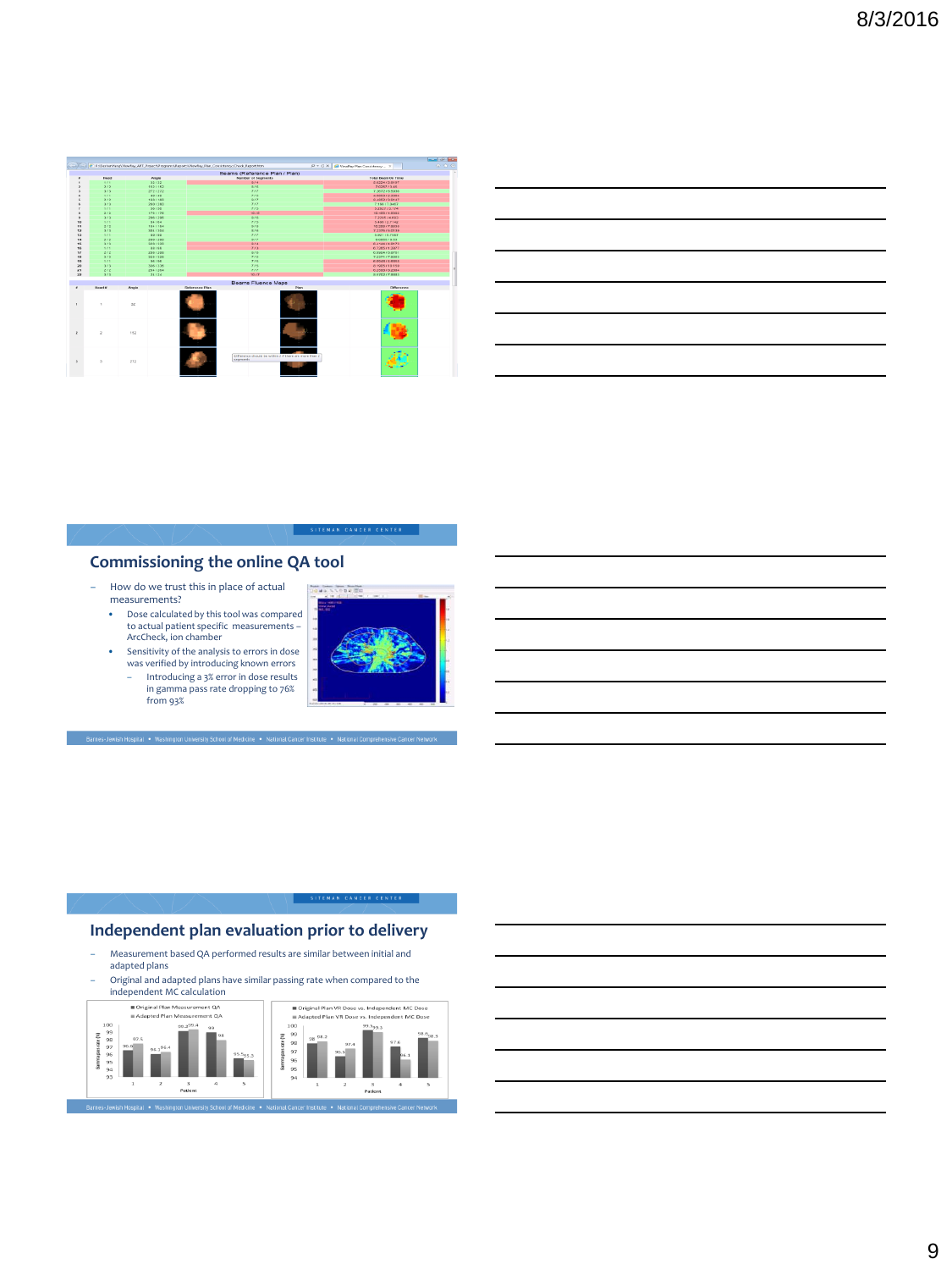### **Contour QA**

- Out of 195 adapted fractions, 5 errors or near misses
	- Contouring (3)
		- All were found by the user in post-treatment chart review
	- Density correction (1)
		- Caught by user at time of replanning
	- Beam decay (1)
		- Caught by the online patient-specific QA

Barnes-Jewish Hospital • Washington University School of Medicine • National Cancer Institute • National Comprehensive Cancer Ne

SITEMAN CANCER CENTER

## **Contour QA**



e . National Ca

#### **Time and Resources**

- How long does the process take?
	- Volumetric imaging and contour propagation 2 4 minutes
	- Contour evaluation and manual edits: 5 to 15 minutes (or more ) – Dose prediction – 1.5 - 3 minutes
	- Manual edits to the electron density: 2 minutes
	- Plan re-optimization 2 4 minutes
	- Normalization or modification to the plan parameters: 3 5 min

 $\longrightarrow$  Total time : 20 – 30 minutes  $\blacksquare$  $\sqrt{2}$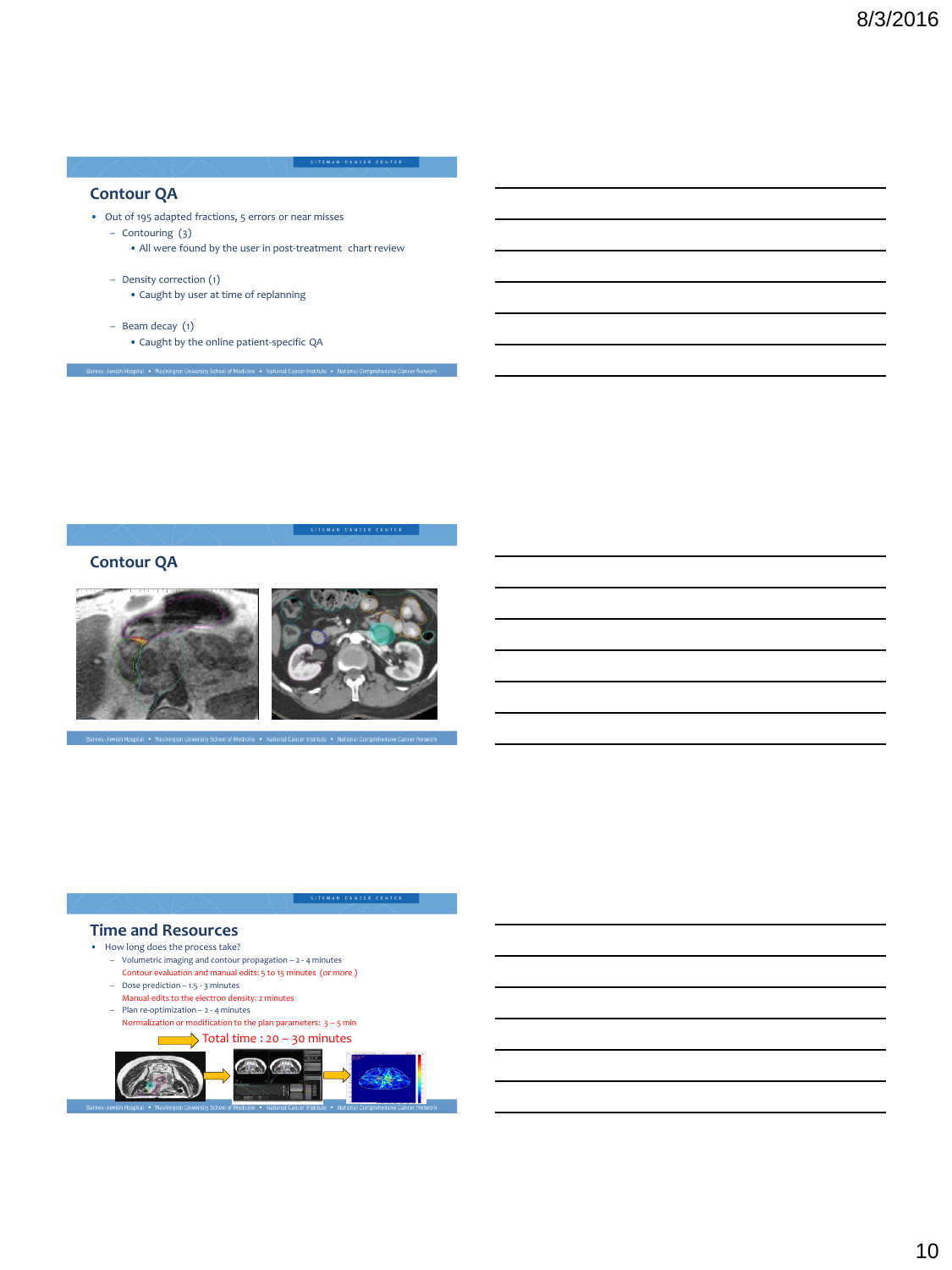## **Common challenges in online adaptation**

- What happens to the anatomy while we replan?
- Henke et al ( MR in RT Symposium, Ann Arbor, June 2016)
	- Repeat images at 45 60 minutes after the initial image
	- Evaluated the contours and compared the magnitude of change to the changes observed in between fractions



SITEMAN CANCER CENTER

### **Common challenges in online adaptation**

- Contouring continues to be the most time-consuming part of the process
- Understanding the relative geometry of OARs / targets and the beam will allow us to focus manual contour edits to regions that matte
- Contour edits can be limited to a  $2 5$  cm ring around the PTV
- (B. McClain, AAPM 2015)



## **How much contouring accuracy is needed**



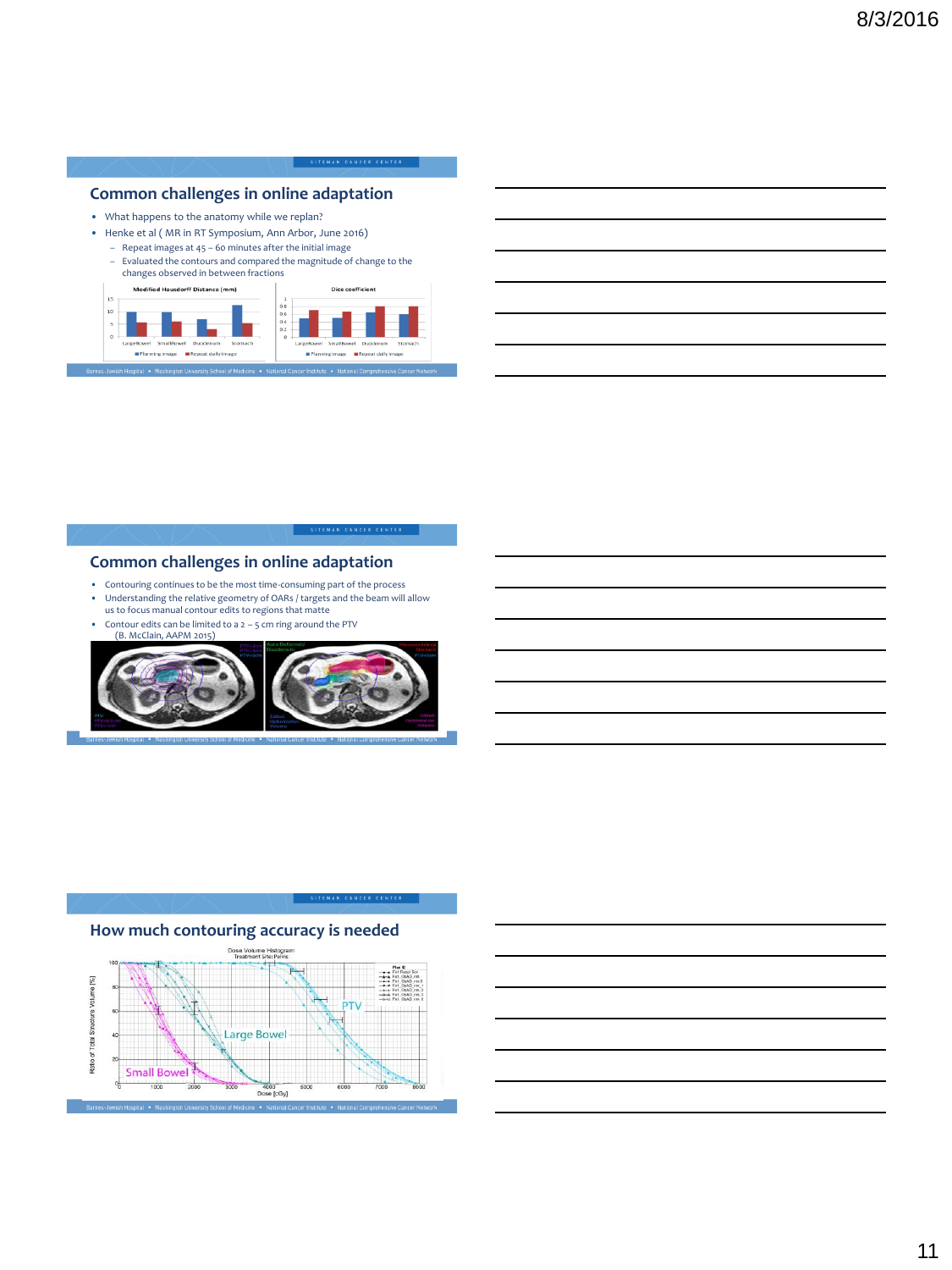### **Common challenges in online adaptation**

- Dose accumulation
	- Uncertainties in deformable registration translate into errors in dose accumulation
		- Regions with high dose gradient are most sensitive
	- Manual correction to the contours does not correct the deformation vector field.
- Daily dose evaluation instead of cumulative dose
	- More conservative approach as it ensures that each fraction meets the specified dose tolerances

#### **Discussion**

- Advancements in in-room imaging have enabled the clinical implementation of online adaptive RT.
- Time and resources required at the treatment machine continue to be the limiting factor in a more widespread implementation of these techniques
- Future work should focus on quantifying the sources of uncertainty in order to allow for automation of overall process

SITEMAN CANCER CENTER

## **Acknowledgments**

- Jeffery Olsen, MD
- Deshan Yang, Ph.D. Tianyu Zhao, Ph.D.
- James R. Victoria, CMD
- Vivian Rodriguez, Ph.D.
- Lindsey Olsen, Ph.D.
- Tracey Hand, CMD
- Kari Tanderup, Ph.D.
- Olga Green, Ph.D. Omar Wooten, Ph.D.
- 
- Sasa Mutic, Ph.D.
- James F. Dempsey, Ph.D.

.<br>Iarnes-Jewish Hospital • Washington University School of Medicine • National Cancer Institute • National Compr